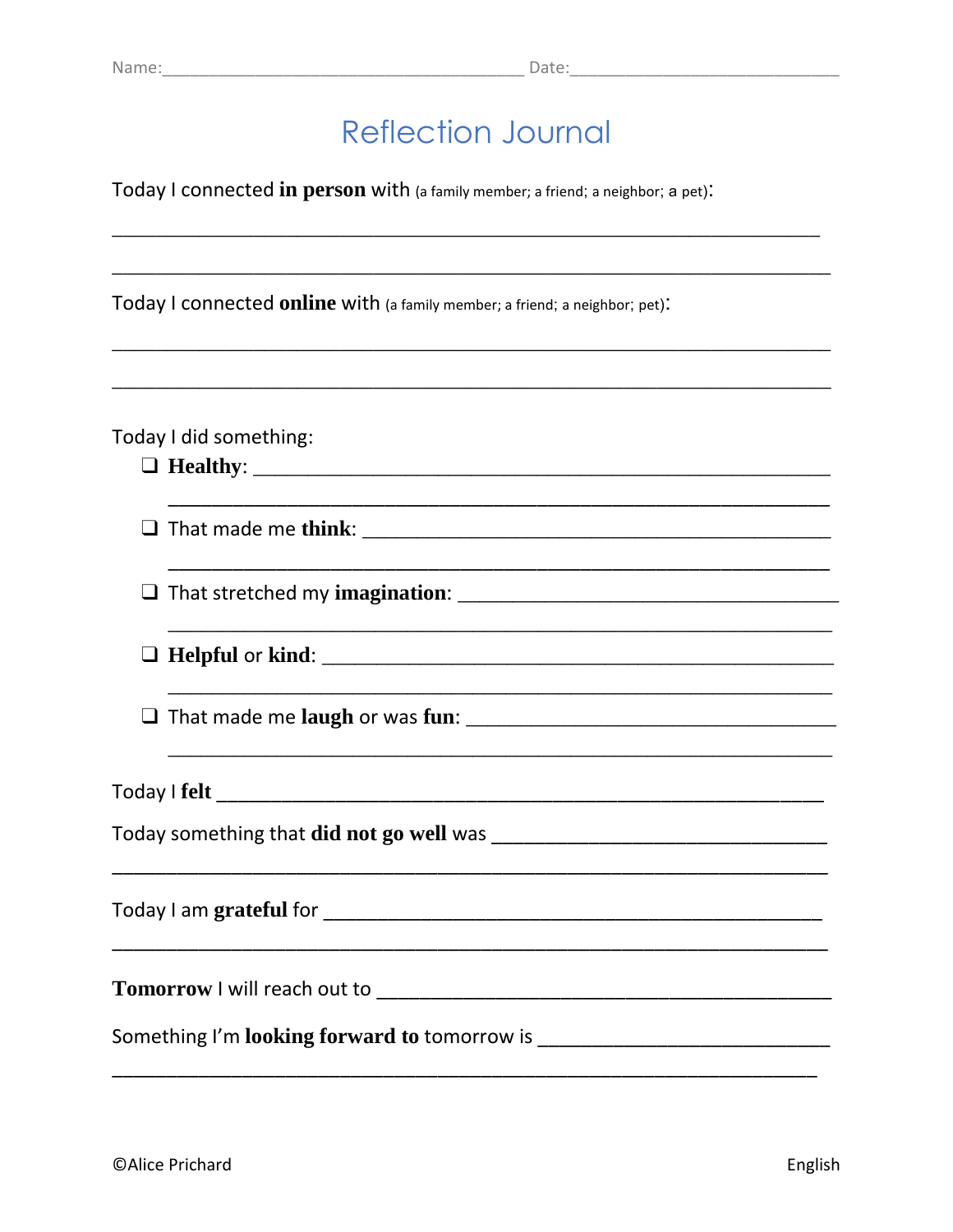| My Day of Fun and Learning at Home                                                                    |
|-------------------------------------------------------------------------------------------------------|
| Today, I was at home with:                                                                            |
|                                                                                                       |
|                                                                                                       |
|                                                                                                       |
| Today, I did something that:                                                                          |
|                                                                                                       |
|                                                                                                       |
| Similar Stretched my imagination: Stretched my imagination:                                           |
|                                                                                                       |
|                                                                                                       |
| Today, I felt: O happy O scared O excited O worried O sad<br>O confused O silly O frustrated O ______ |
|                                                                                                       |
|                                                                                                       |
|                                                                                                       |
|                                                                                                       |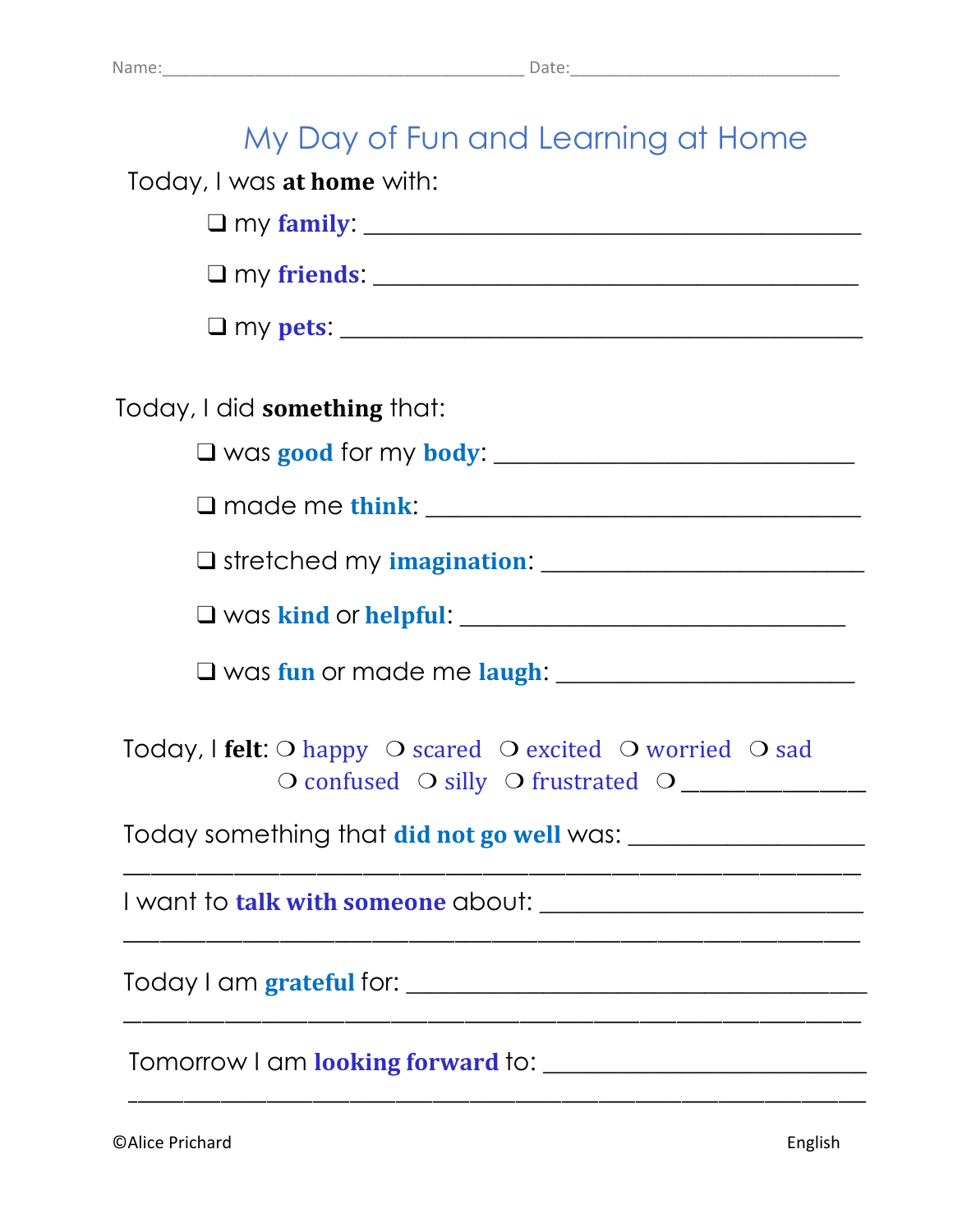# Journal de Réflexion Quotidienne

Aujourd'hui j'ai eu un contact en personne avec (un membre de la famille; un(e) ami(e); un(e)

voisin(e); un animal de compagnie): example en la compagnie de la compagnie de la compagnie de la compagnie de

Aujourd'hui j'ai eu un contact en ligne avec (un membre de la famille; un(e) ami(e); un(e)

#### Aujourd'hui j'ai fait une activité:

- $\Box$  de bon pour la santé:<br>  $\Box$
- 

 $\Box$  qui a poussé mon **imagination**:

 $\Box$  serviable ou sympa:

 $\Box$  amusante ou qui m'a fait rire:

Demain je vais essayer de prendre contacte avec\_\_\_\_\_\_\_\_\_\_\_\_\_\_\_\_\_\_\_\_\_\_\_\_\_\_\_\_\_\_\_\_\_

**CAlice Prichard**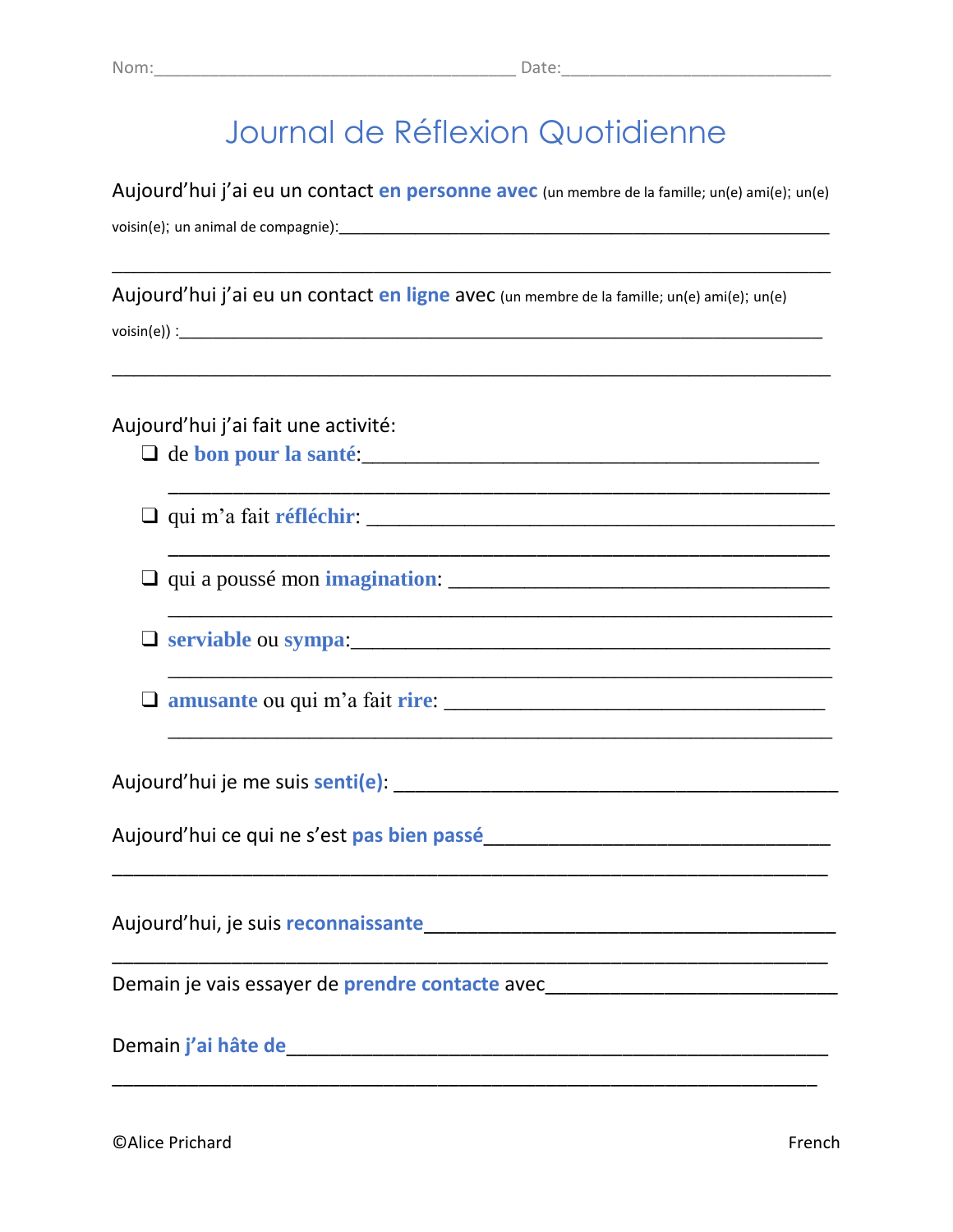## Ma Journée Amusante D'Apprentissage Chez Moi

Aujourd'hui, j'étais chez moi avec:

❑ ma **famille**: \_\_\_\_\_\_\_\_\_\_\_\_\_\_\_\_\_\_\_\_\_\_\_\_\_\_\_\_\_\_\_\_\_\_\_\_\_\_\_\_

❑ mes **amis**: \_\_\_\_\_\_\_\_\_\_\_\_\_\_\_\_\_\_\_\_\_\_\_\_\_\_\_\_\_\_\_\_\_\_\_\_\_\_\_\_\_

❑ mes **animaux de compagnie** : \_\_\_\_\_\_\_\_\_\_\_\_\_\_\_\_\_\_\_\_\_\_\_\_

Aujourd'hui j'ai fait une activité:

❑ de **bon pour la santé**: \_\_\_\_\_\_\_\_\_\_\_\_\_\_\_\_\_\_\_\_\_\_\_\_\_\_\_\_\_\_\_

❑ qui m'a fait **réfléchir**: \_\_\_\_\_\_\_\_\_\_\_\_\_\_\_\_\_\_\_\_\_\_\_\_\_\_\_\_\_\_\_

❑ qui a poussé mon **imagination**: \_\_\_\_\_\_\_\_\_\_\_\_\_\_\_\_\_\_\_\_\_\_

❑ **serviable** ou **gentil(le)**\_\_\_\_\_\_\_\_\_\_\_\_\_\_\_\_\_\_\_\_\_\_\_\_\_\_\_\_\_\_\_

❑ **amusante** ou qui m'a fait **rire**: \_\_\_\_\_\_\_\_\_\_\_\_\_\_\_\_\_\_\_\_\_\_\_

Aujourd'hui je suis senti(e): ❍ content(e) ❍ effrayé(e) ❍ desorienté(e) ❍ inquièt(e) ❍ excité(e) ❍ triste ❍ drôle ❍ frustré(e) ❍ \_\_\_\_\_\_\_\_\_\_\_\_\_\_\_\_

\_\_\_\_\_\_\_\_\_\_\_\_\_\_\_\_\_\_\_\_\_\_\_\_\_\_\_\_\_\_\_\_\_\_\_\_\_\_\_\_\_\_\_\_\_\_\_\_\_\_\_\_\_\_\_\_\_\_\_\_\_\_\_\_\_\_\_\_\_\_\_\_\_\_\_\_\_\_\_\_\_\_\_\_\_

\_\_\_\_\_\_\_\_\_\_\_\_\_\_\_\_\_\_\_\_\_\_\_\_\_\_\_\_\_\_\_\_\_\_\_\_\_\_\_\_\_\_\_\_\_\_\_\_\_\_\_\_\_\_\_\_\_\_\_\_\_\_\_\_\_\_\_\_\_\_\_\_\_\_\_\_\_\_\_\_\_\_\_\_\_

\_\_\_\_\_\_\_\_\_\_\_\_\_\_\_\_\_\_\_\_\_\_\_\_\_\_\_\_\_\_\_\_\_\_\_\_\_\_\_\_\_\_\_\_\_\_\_\_\_\_\_\_\_\_\_\_\_\_\_\_\_\_\_\_\_\_\_\_\_\_\_\_\_\_\_\_\_\_\_\_\_\_\_\_\_

\_\_\_\_\_\_\_\_\_\_\_\_\_\_\_\_\_\_\_\_\_\_\_\_\_\_\_\_\_\_\_\_\_\_\_\_\_\_\_\_\_\_\_\_\_\_\_\_\_\_\_\_\_\_\_\_\_\_\_\_\_\_\_\_\_\_\_\_\_\_\_\_\_\_\_\_\_\_\_\_\_\_\_\_\_

Aujourd'hui quelque chose **qui ne s'est pas bien passé** était:

Je voudrais **parler avec** \_\_\_\_\_\_\_\_\_\_\_\_\_\_\_\_\_\_\_\_\_\_\_\_\_ à propos de: \_\_\_\_\_\_\_\_\_

Aujourd'hui je suis **reconnaissant(e) que** \_\_\_\_\_\_\_\_\_\_\_\_\_\_\_\_\_\_\_\_\_\_\_\_\_

Demain j'ai **hâte** de: \_\_\_\_\_\_\_\_\_\_\_\_\_\_\_\_\_\_\_\_\_\_\_\_\_\_\_\_\_\_\_\_\_\_\_\_\_\_\_\_\_\_\_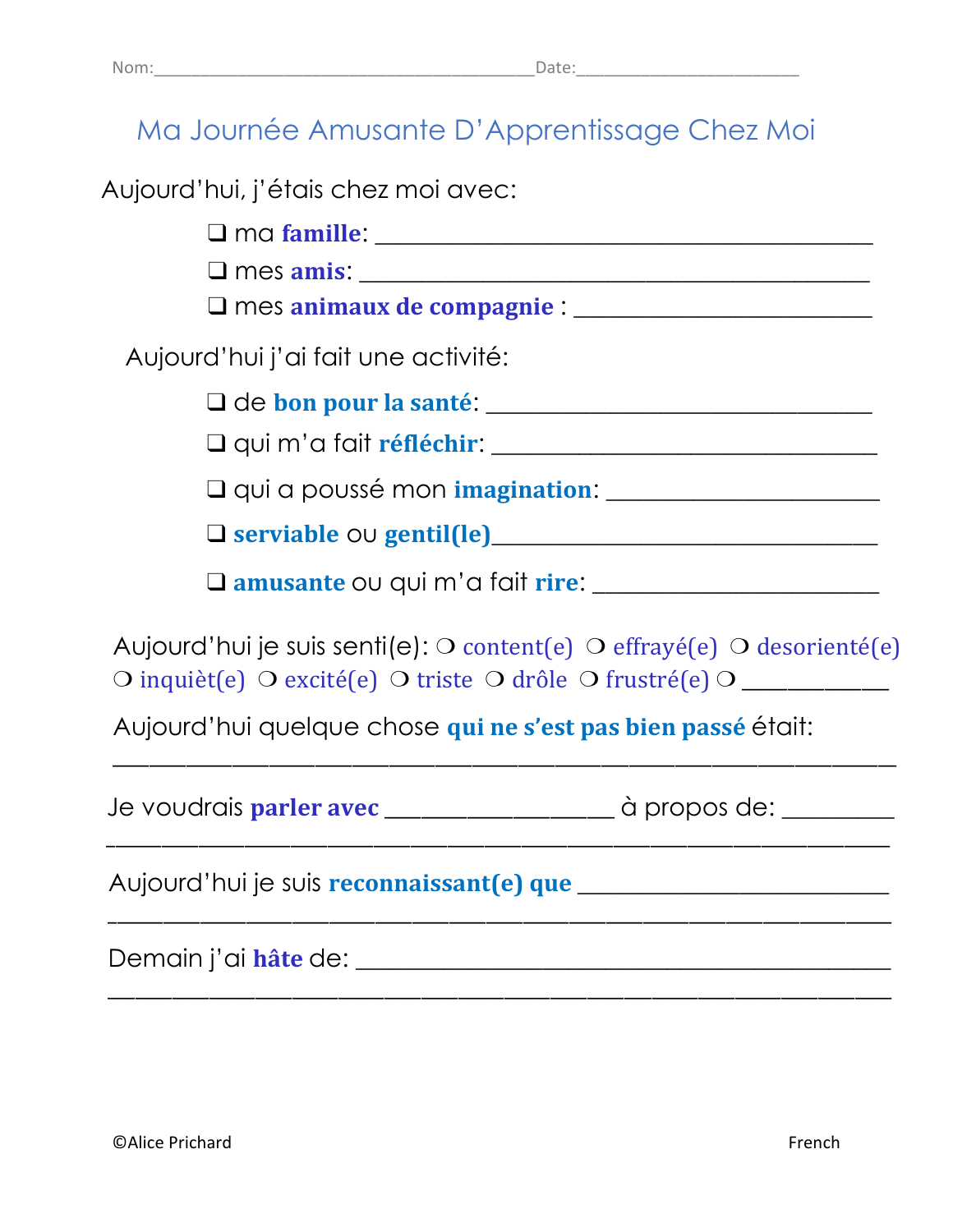### Dziennik Refleksji Dziennej

Dziś osobiście połączyłem/am się z (członkiem rodziny; przyjacielem; sąsiadem/ką; 

Dziś połączyłem/am się online z (członkiem rodziny; przyjacielem; sąsiadem/ką)

### Dzisiaj zrobiłem/am coś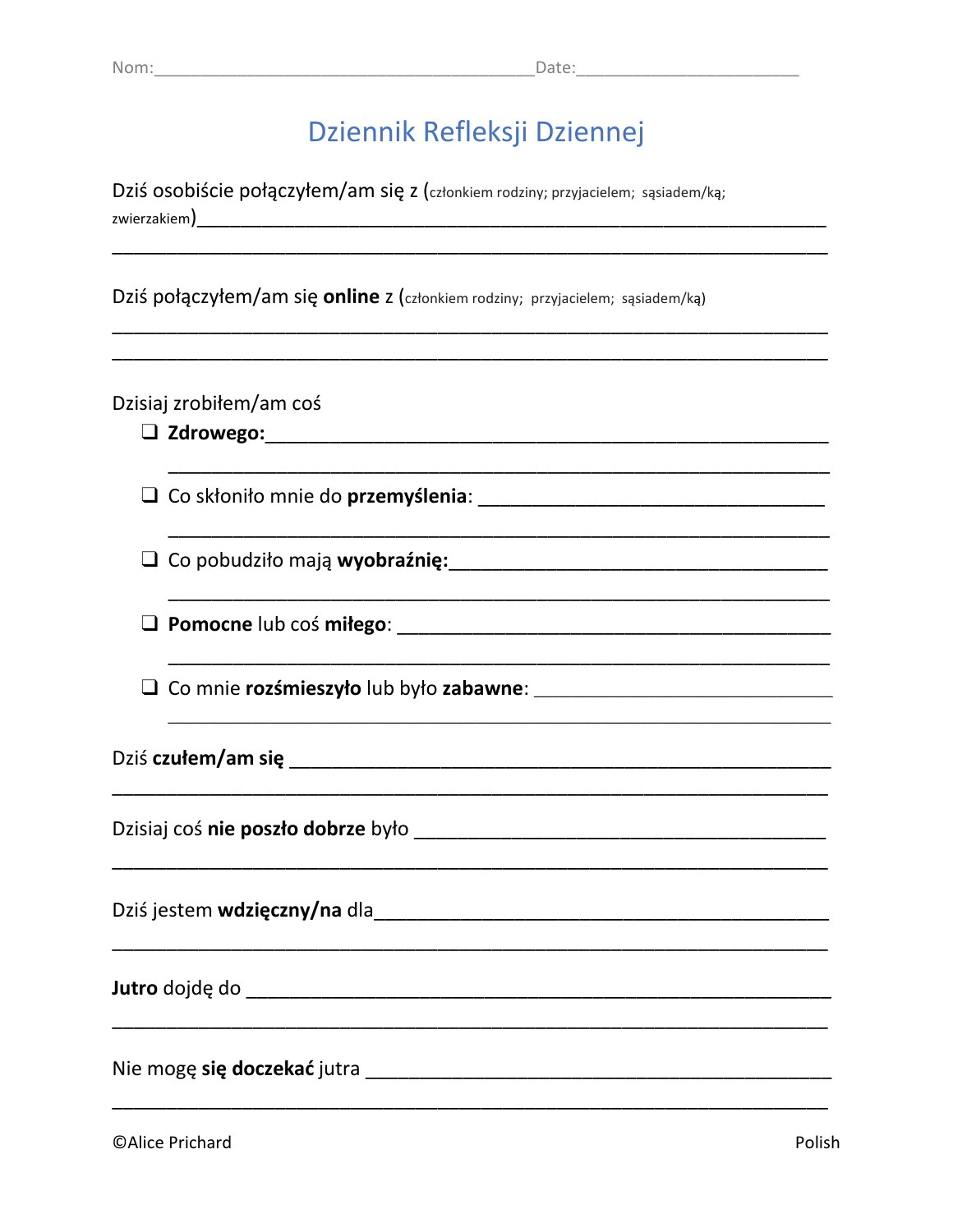## Mój Dzień Zabawy i Nauki w Domu

| Dzisiaj byłem/am w domu z:                                                                                                                      |
|-------------------------------------------------------------------------------------------------------------------------------------------------|
|                                                                                                                                                 |
|                                                                                                                                                 |
|                                                                                                                                                 |
| Dzisiaj zrobiłem/am coś, co:                                                                                                                    |
|                                                                                                                                                 |
|                                                                                                                                                 |
| O Pobudziło mają wyobraźnię: [1982] Pobudziło mają wyobraźnię:                                                                                  |
|                                                                                                                                                 |
|                                                                                                                                                 |
| Dzisiaj poczułem/am się: $\bigcirc$ szczęśliwy/wa $\bigcirc$ zmartwiony/na<br>$\bigcirc$ smutny/na $\bigcirc$ pomylony/na $\bigcirc$ zabawny/na |
| Dzisiaj coś, co nie poszło mnie dobrze było mnie: ______________________________                                                                |
| Chce porozmawiać z kimś na temat:                                                                                                               |
| Dziś jestem wdzięczny/na za:                                                                                                                    |

\_\_\_\_\_\_\_\_\_\_\_\_\_\_\_\_\_\_\_\_\_\_\_\_\_\_\_\_\_\_\_\_\_\_\_\_\_\_\_\_\_\_\_\_\_\_\_\_\_\_\_\_\_\_\_\_\_\_\_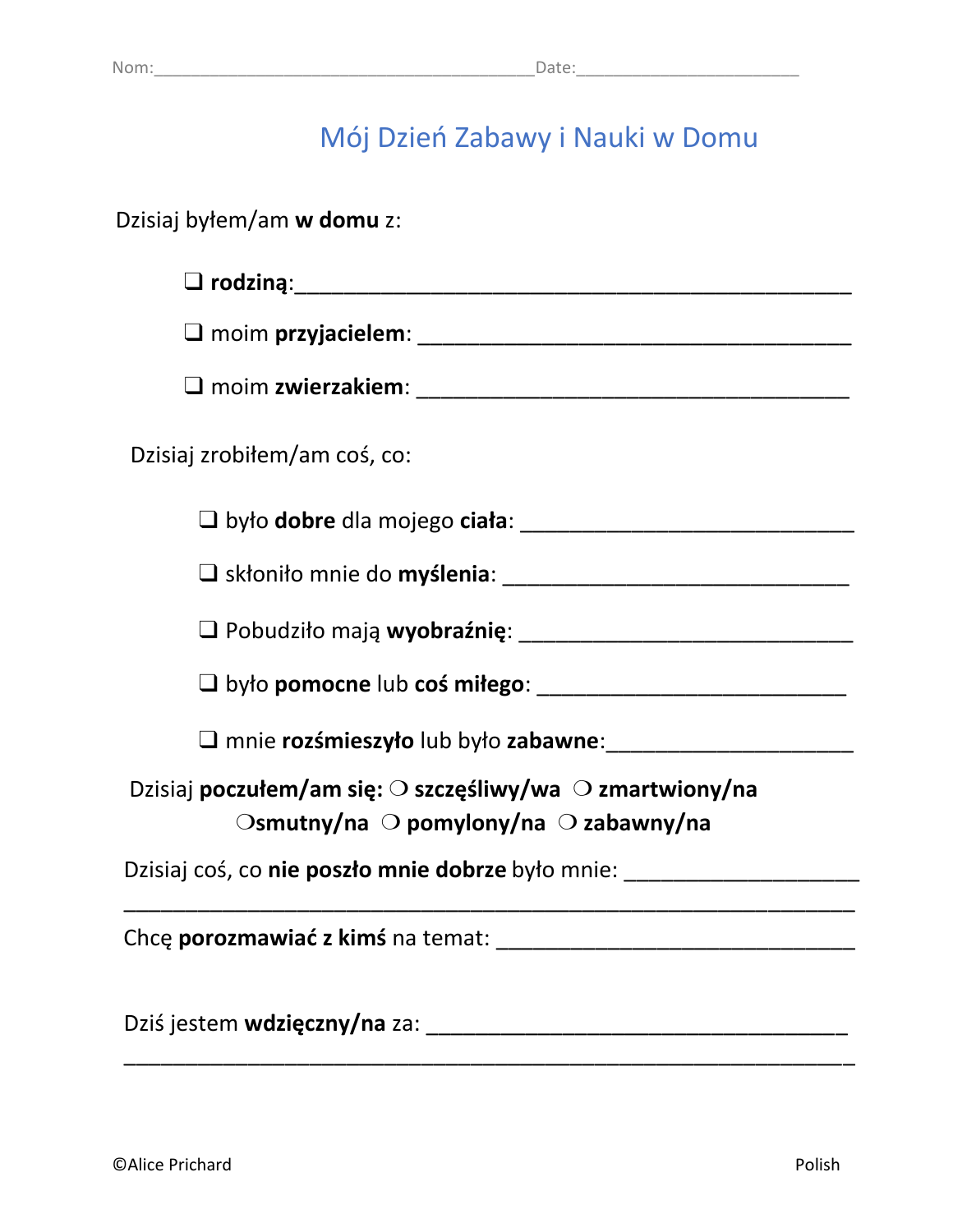## **Reflexión Diario**

Hoy yo compartí, en persona (un familiar; un amigo/a; a un vecino/a; un mascota):

Hoy me uní en línea con (un familiar; un amigo/a; a un vecino/a):

Hoy hice algo:

 $\Box$  que me hizo **pensar**:  $\Box$ 

Algo que no salió bien en el día de hoy fue **contrar algo de la contrar algo de la contrar algo de la contrar a**